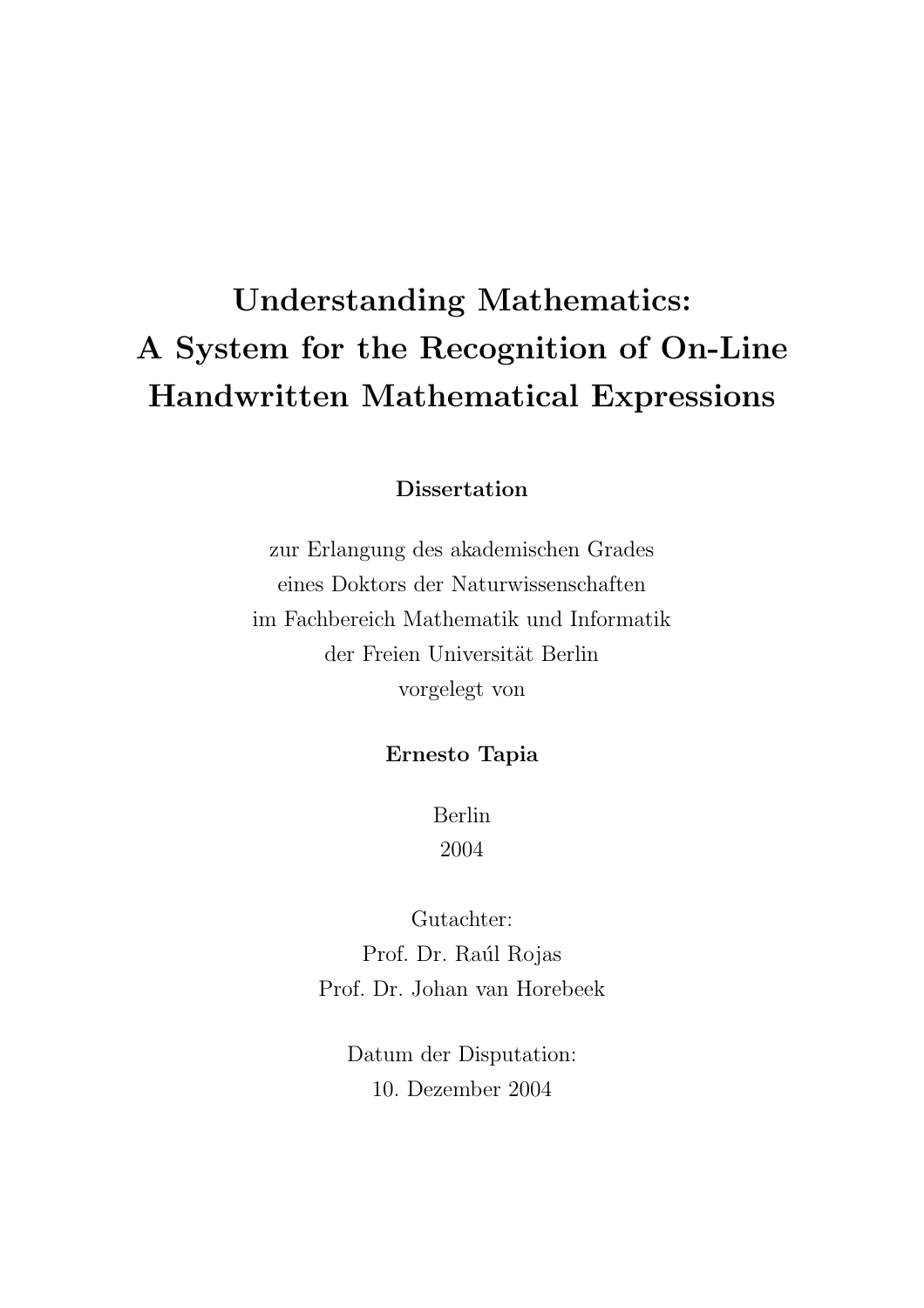### Zusammenfassung

Die vorliegende Arbeit stellt ein System für die Online-Erkennung handgeschriebener mathematischer Formeln vor. Das System besteht aus zwei verschiedenen Komponenten, einem Klassifikator einzelner handgeschriebener Online-Symbole und einem Analysator mathematischer Strukturen.

Die Erkennung der einzelnen Symbole erfolgt mittels Support-Vektor-Maschinen. Aus unserer Experimenten ergab sich, dass unser Klassifikator gegenüber den klassischen Techniken bessere Erkennungsraten erreichte. Diese Ergebnisse wurden durch intensive Vorbearbeitung der Symbole und Suche optimaler Parameter ermöglicht. Unsere Experimente lassen den Schluss zu, dass Support-Vektor-Maschinen den Kompromiss zwischen Trainingszeit und Klassifikationsrate optimieren.

In der Arbeit wird eine neue Methode für die Online-Strukturanalyse handgeschriebener mathematischer Ausdrücke besprochen, die sich auf der Aufbau eines minimalen spannenden Baums und Symboldominanz basiert. Diese Technik ermöglicht eine natürliche Eingabe der mathematischen Formeln, d.h., die Symbole und Formeln werden ohne Beschränkungen nach der üblichen mathematischen Notation geschrieben. Unsere Methode lässt sich einfach erweitern, um andere mathematische Strukturen zu erkennen, z.B. Matrizen und andere ungew¨ohnliche Strukturen, wie die in der LATEX-Sprache definierte Struktur \sideset{^{\*}\_{\*}}{^{\*}\_{\*}}

Unser Erkennungssystem wurde in der Programmiersprache Java implementiert und ist das Standard-Formelerkennungssystem des E-Kreide Systems.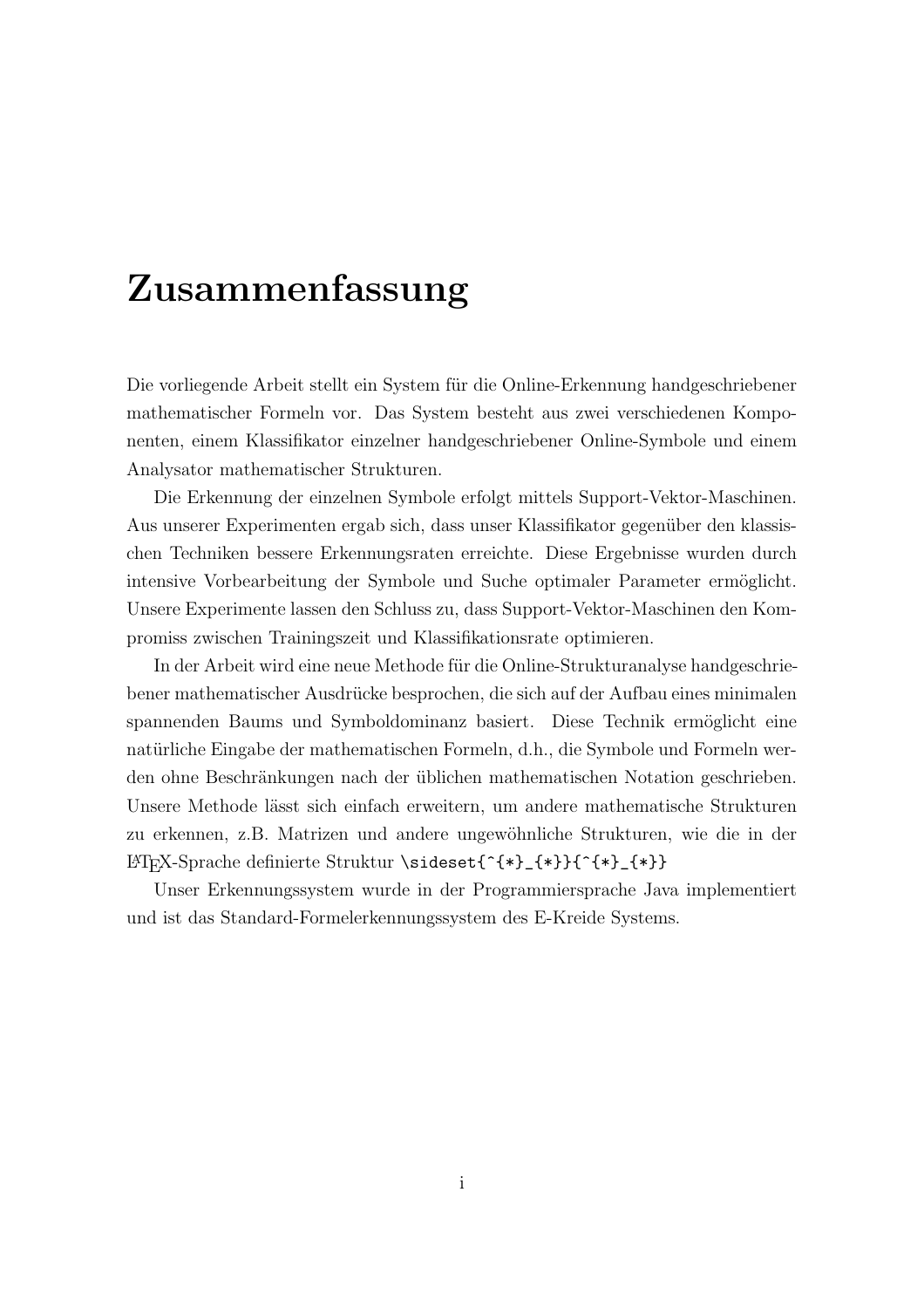#### Acknowledgments

I would like to thank Prof. Raul Rojas for his knowledge and guidance. He introduced me into the area of artificial intelligence and pattern recognition by giving me a very interesting subject for my Ph.D. research.

I am deeply grateful to Prof. Dr. Johan van Horebeek. His insightful comments and suggestions helped me improve this thesis.

My research took place at the Institut fur Informatik at the Freie Universität Berlin; without the use of its infrastructure, this work would not have been possible. My gratitude also goes to the E-Chalk team (Gerald Friedland, Lars Knipping, Kristian Jantz and Christian Zick) for providing technical support and assistance with all things related with E-Chalk, as well as to all members of the Artificial Intelligence Group of the institute.

I thank the Mexican National Council for Science and Technology (CONACyT) for its financial support during my research via the credit-scholarship number 154901. I would also like to thank the German Academic Exchange Service (DAAD) for their financial support during the instruction of German language and their support in solving all sorts of problems related to German bureaucracy.

I want to express my deep gratitude to my parents, brothers, and sisters for their support and love during the years I spent in Germany. I am grateful to my friends, Waldemar Barrera, Erik Cuevas, Marco A. Tagle, and Daniel Zaldívar, for their support and discussions, which made my stay in Germany much more pleasant. Finally, my deepest gratitude to Anja for her company and support, in particular during the last months of the preparation of this manuscript.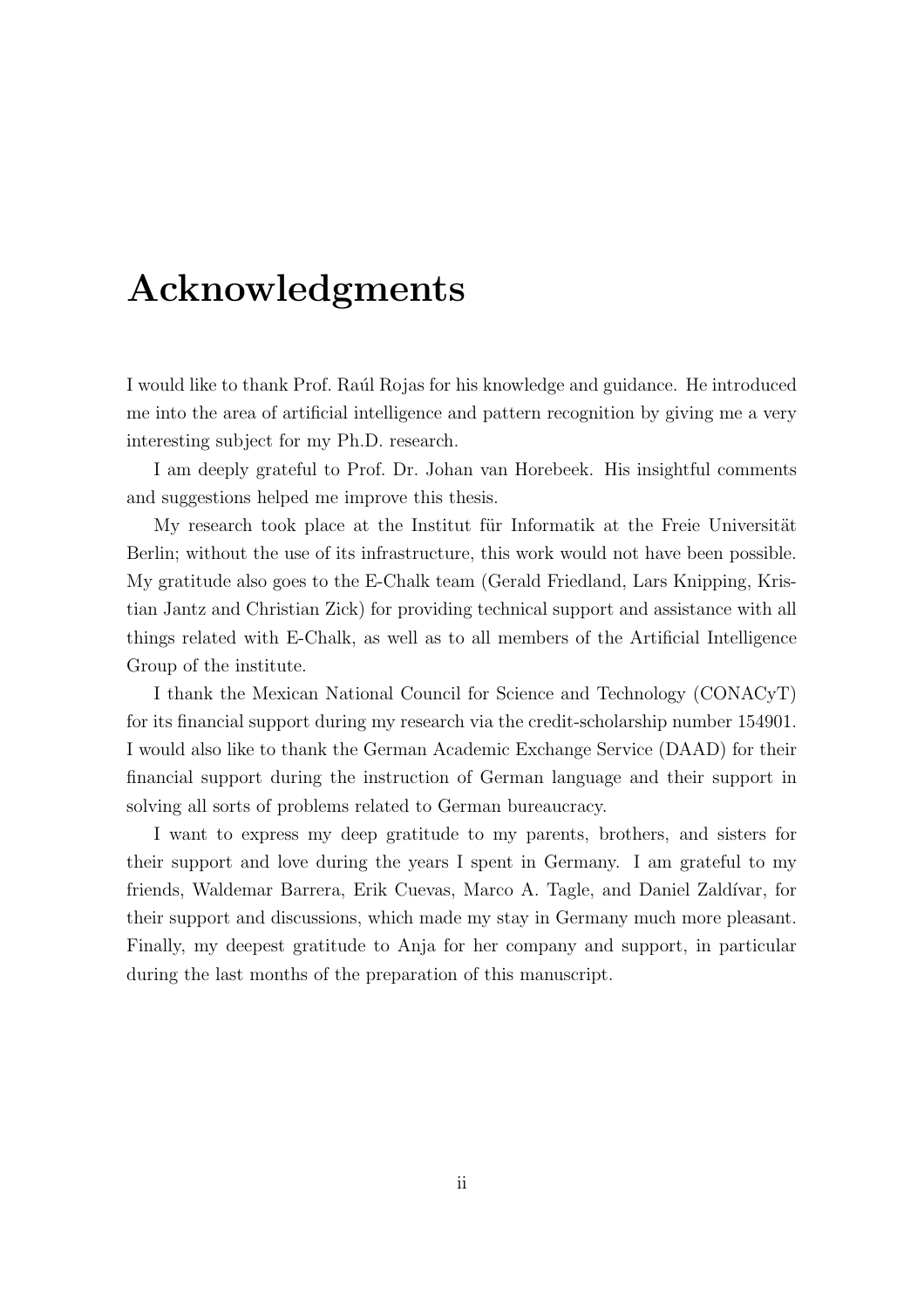## **Contents**

|                 | Zusammenfassung     |       |                                                                           |                |  |  |  |  |  |
|-----------------|---------------------|-------|---------------------------------------------------------------------------|----------------|--|--|--|--|--|
| Acknowledgments |                     |       |                                                                           |                |  |  |  |  |  |
| $\mathbf{1}$    | Introduction        |       |                                                                           |                |  |  |  |  |  |
|                 | 1.1                 |       |                                                                           | $\mathbf{1}$   |  |  |  |  |  |
|                 |                     | 1.1.1 | The Electronic Chalkboard                                                 | $\overline{2}$ |  |  |  |  |  |
|                 | 1.2                 |       |                                                                           | 3              |  |  |  |  |  |
|                 |                     | 1.2.1 |                                                                           | 3              |  |  |  |  |  |
|                 |                     | 1.2.2 |                                                                           | 6              |  |  |  |  |  |
|                 | 1.3                 |       | Characteristics of Mathematical Notation                                  | $\overline{7}$ |  |  |  |  |  |
|                 | 1.4                 |       | Steps for Recognition of Mathematical Notation                            | 8              |  |  |  |  |  |
|                 | 1.5                 |       | Objectives and Structure of this Thesis                                   | 10             |  |  |  |  |  |
| $\overline{2}$  | <b>Related Work</b> |       |                                                                           |                |  |  |  |  |  |
|                 | 2.1                 |       |                                                                           |                |  |  |  |  |  |
|                 | 2.2                 |       |                                                                           |                |  |  |  |  |  |
|                 |                     | 2.2.1 |                                                                           | 11             |  |  |  |  |  |
|                 |                     | 2.2.2 |                                                                           | 13             |  |  |  |  |  |
|                 |                     | 2.2.3 |                                                                           | 13             |  |  |  |  |  |
|                 |                     | 2.2.4 |                                                                           | 14             |  |  |  |  |  |
|                 | 2.3                 |       |                                                                           |                |  |  |  |  |  |
|                 |                     | 2.3.1 |                                                                           | 16             |  |  |  |  |  |
|                 |                     | 2.3.2 |                                                                           | 18             |  |  |  |  |  |
|                 | 2.4                 |       | User Interfaces                                                           | 19             |  |  |  |  |  |
|                 |                     | 2.4.1 | The Natural Log System $\ldots \ldots \ldots \ldots \ldots \ldots \ldots$ | 19             |  |  |  |  |  |
|                 |                     | 2.4.2 | Free Hand Formula Entry System                                            | 20             |  |  |  |  |  |
|                 |                     | 2.4.3 |                                                                           | 21             |  |  |  |  |  |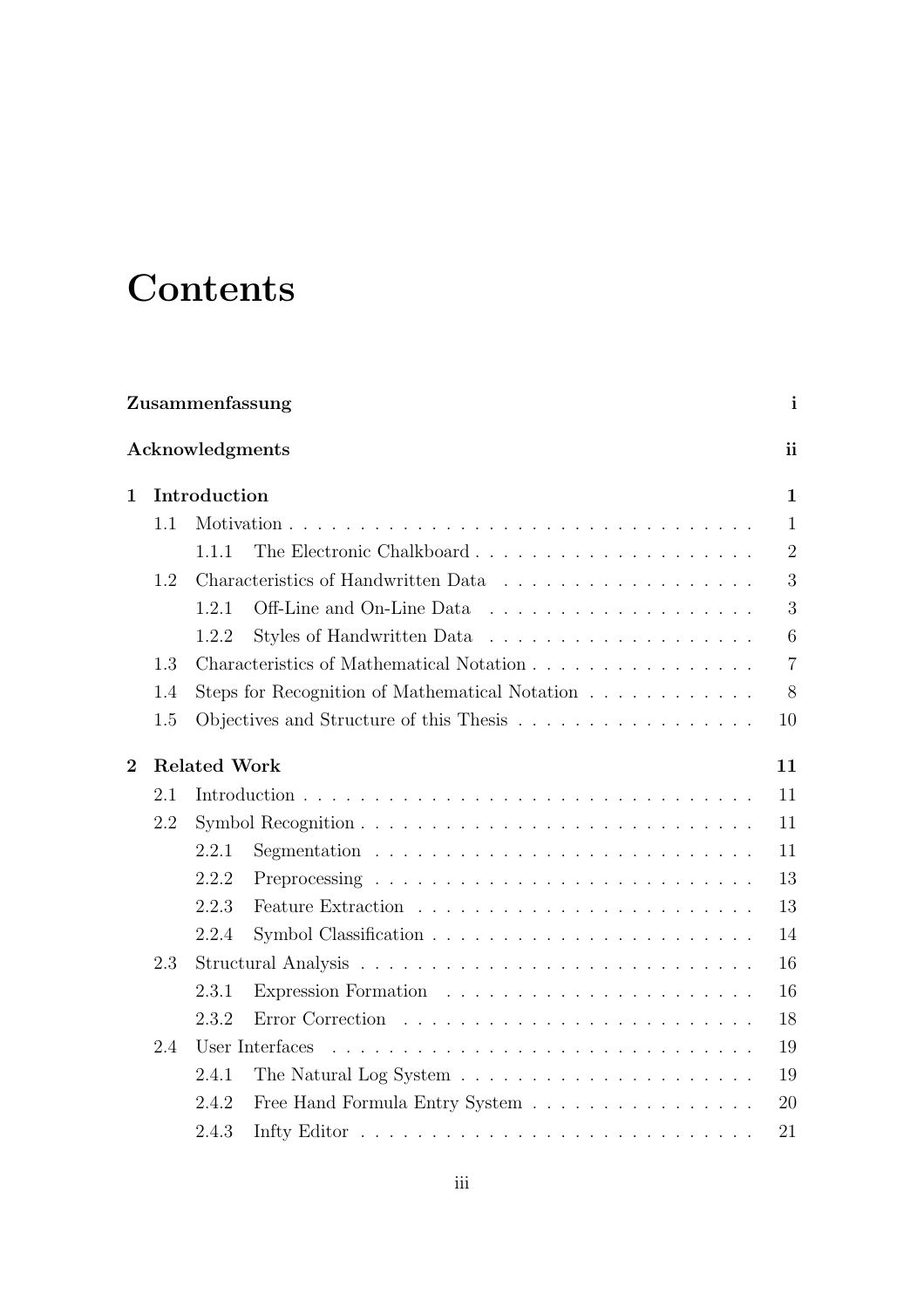|          |     | 2.4.4                                                |                                                        | 22       |  |  |
|----------|-----|------------------------------------------------------|--------------------------------------------------------|----------|--|--|
| 3        |     |                                                      | Preprocessing Techniques for On-Line Handwriting       | 24<br>24 |  |  |
|          | 3.1 |                                                      |                                                        |          |  |  |
|          | 3.2 |                                                      |                                                        | 25       |  |  |
|          |     | 3.2.1                                                |                                                        | 25       |  |  |
|          |     | 3.2.2                                                | Point Clustering                                       | 25       |  |  |
|          |     | 3.2.3                                                |                                                        | 26       |  |  |
|          |     | 3.2.4                                                |                                                        | 28       |  |  |
|          |     | 3.2.5                                                |                                                        | 29       |  |  |
|          | 3.3 |                                                      |                                                        | 30       |  |  |
|          |     | 3.3.1                                                |                                                        | 30       |  |  |
|          |     | 3.3.2                                                | Stroke's Direction and Order                           | 31       |  |  |
|          |     | 3.3.3                                                |                                                        | 32       |  |  |
|          |     | 3.3.4                                                |                                                        | 33       |  |  |
|          | 3.4 |                                                      |                                                        | 33       |  |  |
|          | 3.5 |                                                      |                                                        | 37       |  |  |
|          |     | 3.5.1                                                |                                                        | 37       |  |  |
|          |     | 3.5.2                                                |                                                        | 38       |  |  |
| 4        |     | <b>Classification of On-Line Handwritten Symbols</b> |                                                        |          |  |  |
|          | 4.1 |                                                      |                                                        |          |  |  |
|          | 4.2 |                                                      |                                                        |          |  |  |
|          |     | 4.2.1                                                |                                                        | 42       |  |  |
|          |     | 4.2.2                                                |                                                        | 43       |  |  |
|          |     | 4.2.3                                                |                                                        | 44       |  |  |
|          |     | 4.2.4                                                |                                                        | 46       |  |  |
|          |     | 4.2.5                                                | Support-Vector Machines                                | 50       |  |  |
|          | 4.3 |                                                      |                                                        |          |  |  |
|          |     | 4.3.1                                                |                                                        | 56       |  |  |
|          |     | 4.3.2                                                | Experiments with the UNIPEN Database                   | 58       |  |  |
| $\bf{5}$ |     |                                                      | <b>Structural Analysis of Mathematical Expressions</b> | 66       |  |  |
| 5.1      |     |                                                      |                                                        | 66       |  |  |
|          | 5.2 |                                                      | 68                                                     |          |  |  |
|          |     | 5.2.1                                                | Symbol Regions and Symbol Attributes                   | 68       |  |  |